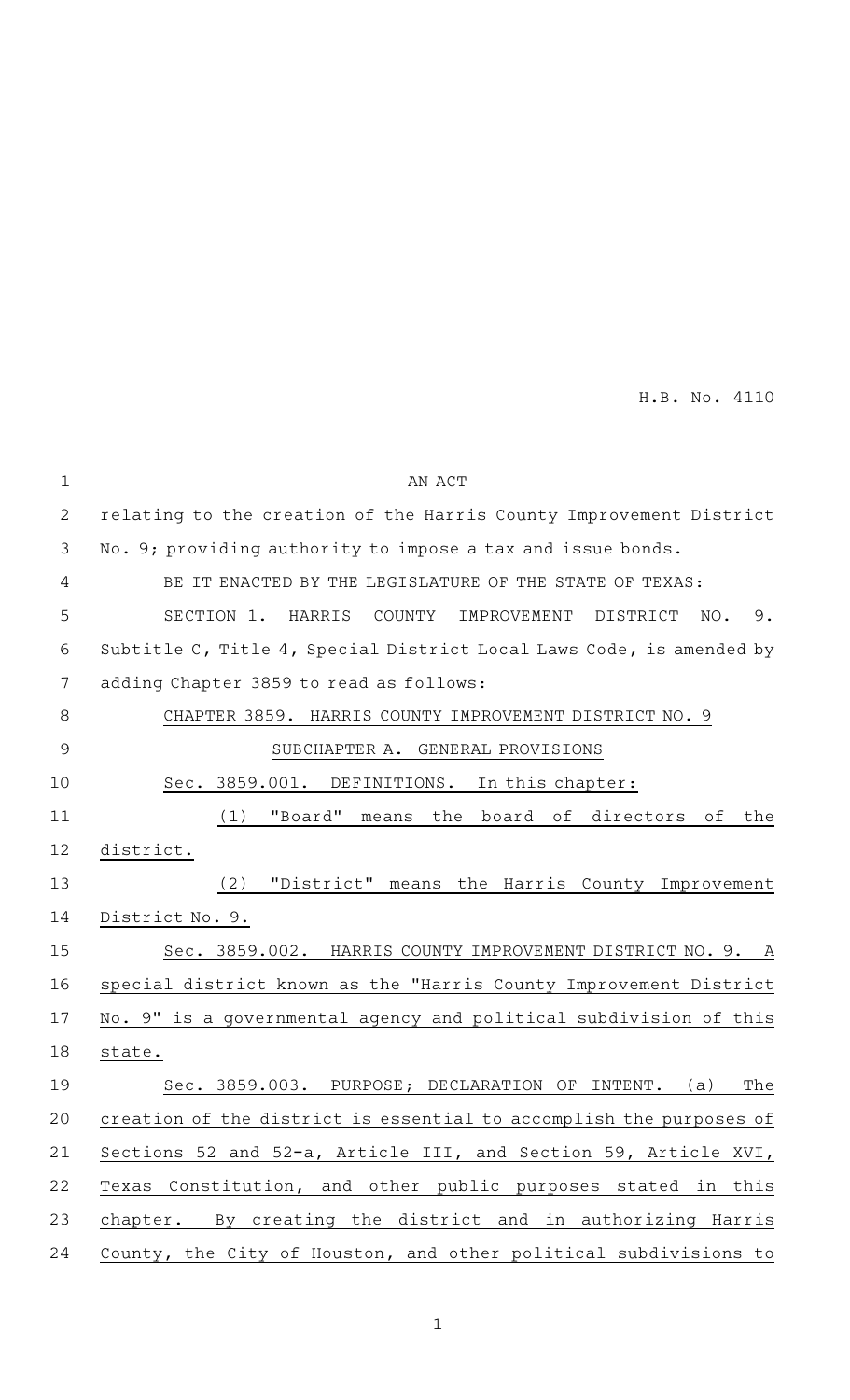| $\mathbf 1$    | contract with the district, the legislature has established a        |
|----------------|----------------------------------------------------------------------|
| $\overline{2}$ | program to accomplish the public purposes set out in Section 52-a,   |
| $\mathfrak{Z}$ | Article III, Texas Constitution.                                     |
| 4              | The creation of the district is necessary to promote,<br>(b)         |
| 5              | develop, encourage, and maintain employment, commerce,               |
| 6              | transportation, housing, tourism, recreation, the arts,              |
| 7              | entertainment, economic development, safety, and the public          |
| 8              | welfare in the area of the district.                                 |
| $\overline{9}$ | (c) This chapter and the creation of the district may not be         |
| 10             | interpreted to relieve Harris County or the City of Houston from     |
| 11             | providing the level of services provided as of September 1, 2007, to |
| 12             | the area in the district or to release the county or the city from   |
| 13             | the obligations of each entity to provide services to that area.     |
| 14             | The district is created to supplement and not to supplant the county |
| 15             | or city services provided in the area in the district.               |
| 16             | Sec. 3859.004. FINDINGS OF BENEFIT AND PUBLIC PURPOSE. (a)           |
| 17             | The district is created to serve a public use and benefit.           |
| 18             | All land and other property included in the district<br>(b)          |
| 19             | will benefit from the improvements and services to be provided by    |
| 20             | the district under powers conferred by Sections 52 and 52-a,         |
| 21             | Article III, and Section 59, Article XVI, Texas Constitution, and    |
| 22             | other powers granted under this chapter.                             |
| 23             | Each improvement project or service authorized by this<br>(c)        |
| 24             | chapter is essential to carry out a public purpose.                  |
| 25             | The creation of the district is in the public interest<br>(d)        |
| 26             | and is essential to:                                                 |
| 27             | further the public purposes of developing and<br>(1)                 |
|                |                                                                      |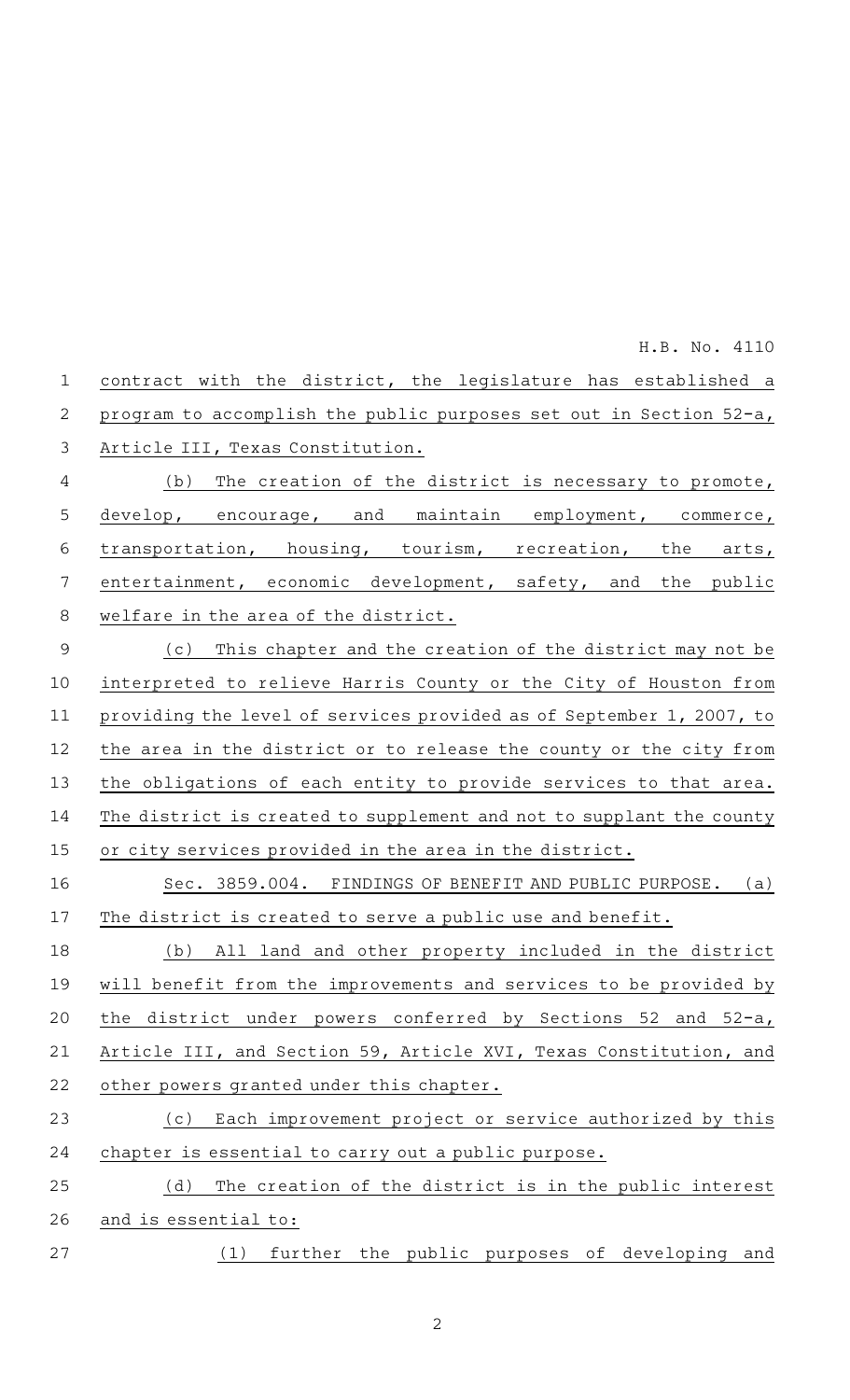| $\mathbf{1}$   | diversifying the economy of the state;                              |
|----------------|---------------------------------------------------------------------|
| $\overline{2}$ | eliminate unemployment and underemployment; and<br>(2)              |
| 3              | develop or expand transportation and commerce.<br>(3)               |
| 4              | (e)<br>The district will:                                           |
|                |                                                                     |
| 5              | promote the health, safety, and general welfare of<br>(1)           |
| 6              | residents, employers, employees, visitors, and consumers in the     |
| $\overline{7}$ | district, and of the public;                                        |
| 8              | provide needed funding for the district<br>(2)<br>to                |
| $\mathsf 9$    | preserve, maintain, and enhance the economic health and vitality of |
| 10             | the area as a community and business center;                        |
| 11             | (3) promote the health, safety, welfare, and enjoyment              |
| 12             | of the public by providing public art and pedestrian ways and by    |
| 13             | landscaping and developing certain areas in the district, which are |
| 14             | necessary for the restoration, preservation, and enhancement of     |
| 15             | scenic and aesthetic beauty;                                        |
| 16             | promote and benefit commercial development and<br>(4)               |
| 17             | commercial areas in the district; and                               |
| 18             | promote and develop public transportation and<br>(5)                |
| 19             | pedestrian facilities and systems using new and alternative means   |
| 20             | that are attractive, safe, and convenient, including securing       |
| 21             | expanded and improved transportation and pedestrian facilities and  |
| 22             | systems, to:                                                        |
| 23             | address the problem of traffic congestion in<br>(A)                 |
| 24             | the district, the need to control traffic and improve pedestrian    |
| 25             | safety, and the limited availability of money; and                  |
| 26             | benefit the land and other property in the<br>(B)                   |
| 27             | district and the residents, employers, employees, visitors, and     |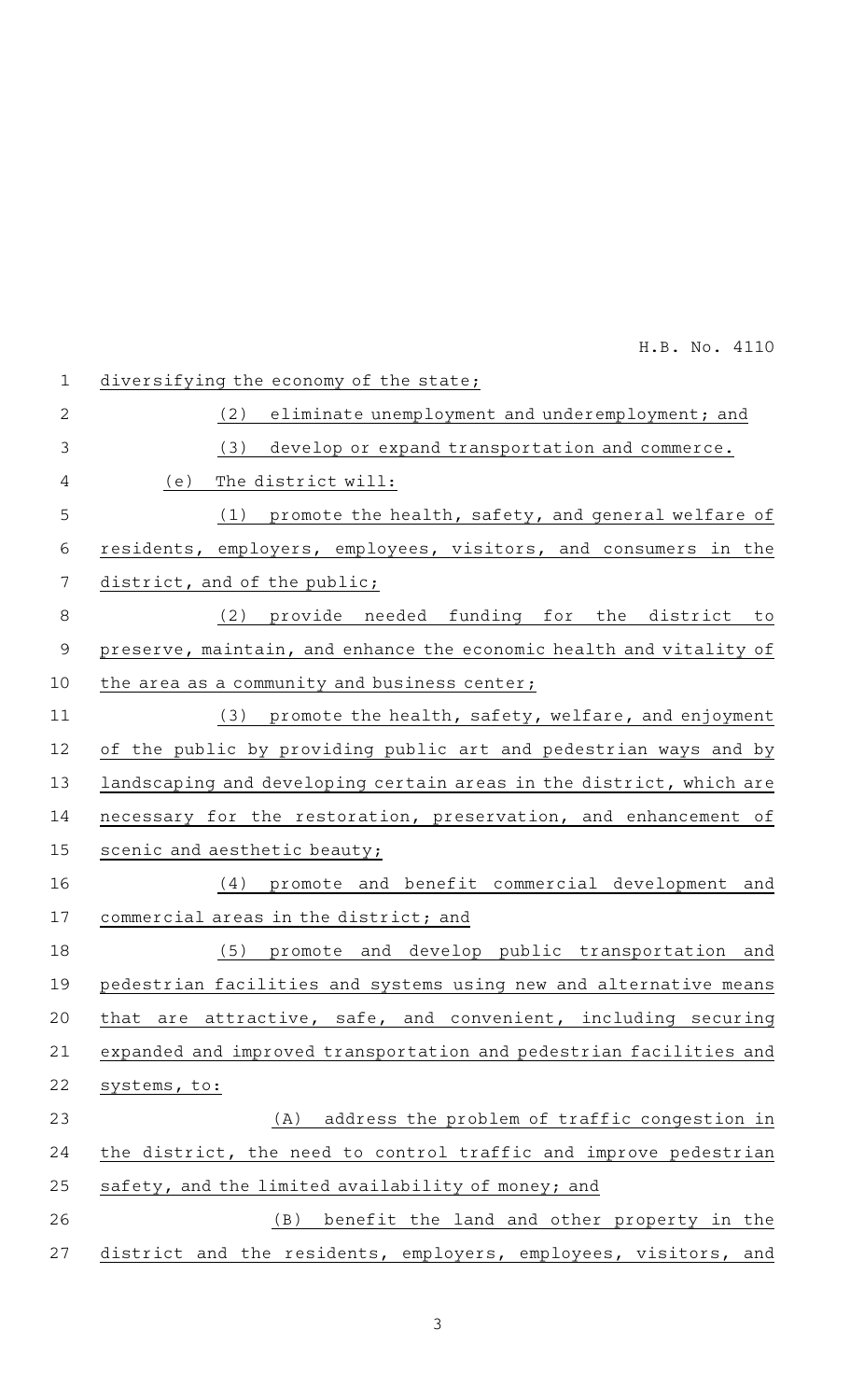| $\mathbf 1$    | consumers in the district and the public.                            |
|----------------|----------------------------------------------------------------------|
| $\overline{2}$ | (f)<br>Pedestrian ways along or across a street, whether at          |
| 3              | grade or above or below the surface, and street lighting, street     |
| 4              | landscaping, and street art objects are parts of and necessary       |
| 5              | components of a street and are considered to be a street or road     |
| 6              | improvement.                                                         |
| 7              | The<br>(q)<br>district will not<br>the<br>act<br>as<br>agent<br>Оľ   |
| 8              | instrumentality of any private interest even though the district     |
| 9              | will benefit many private interests as well as the public.           |
| 10             | Sec. 3859.005. DISTRICT TERRITORY. (a)<br>The district is            |
| 11             | composed of the territory described by Section 2 of the Act enacting |
| 12             | this chapter, as that territory may have been modified under:        |
| 13             | (1)<br>Section 3859.106;                                             |
| 14             | (2)<br>Subchapter J, Chapter 49, Water Code; or                      |
| 15             | (3)<br>other law.                                                    |
| 16             | The boundaries and field notes of the district contained<br>(b)      |
| 17             | in Section 2 of the Act enacting this chapter form a closure. A      |
| 18             | mistake in the field notes or in copying the field notes in the      |
| 19             | legislative process does not in any way affect:                      |
| 20             | the district's organization, existence,<br>(1)<br>and                |
| 21             | validity;                                                            |
| 22             | the district's right to issue any type of bond,<br>(2)               |
| 23             | including a refunding bond, for a purpose for which the district is  |
| 24             | created or to pay the principal of and interest on the bond;         |
| 25             | the district's right to impose and collect an<br>(3)                 |
| 26             | assessment or tax; or                                                |
| 27             | the legality or operation of the district or the<br>(4)              |
|                |                                                                      |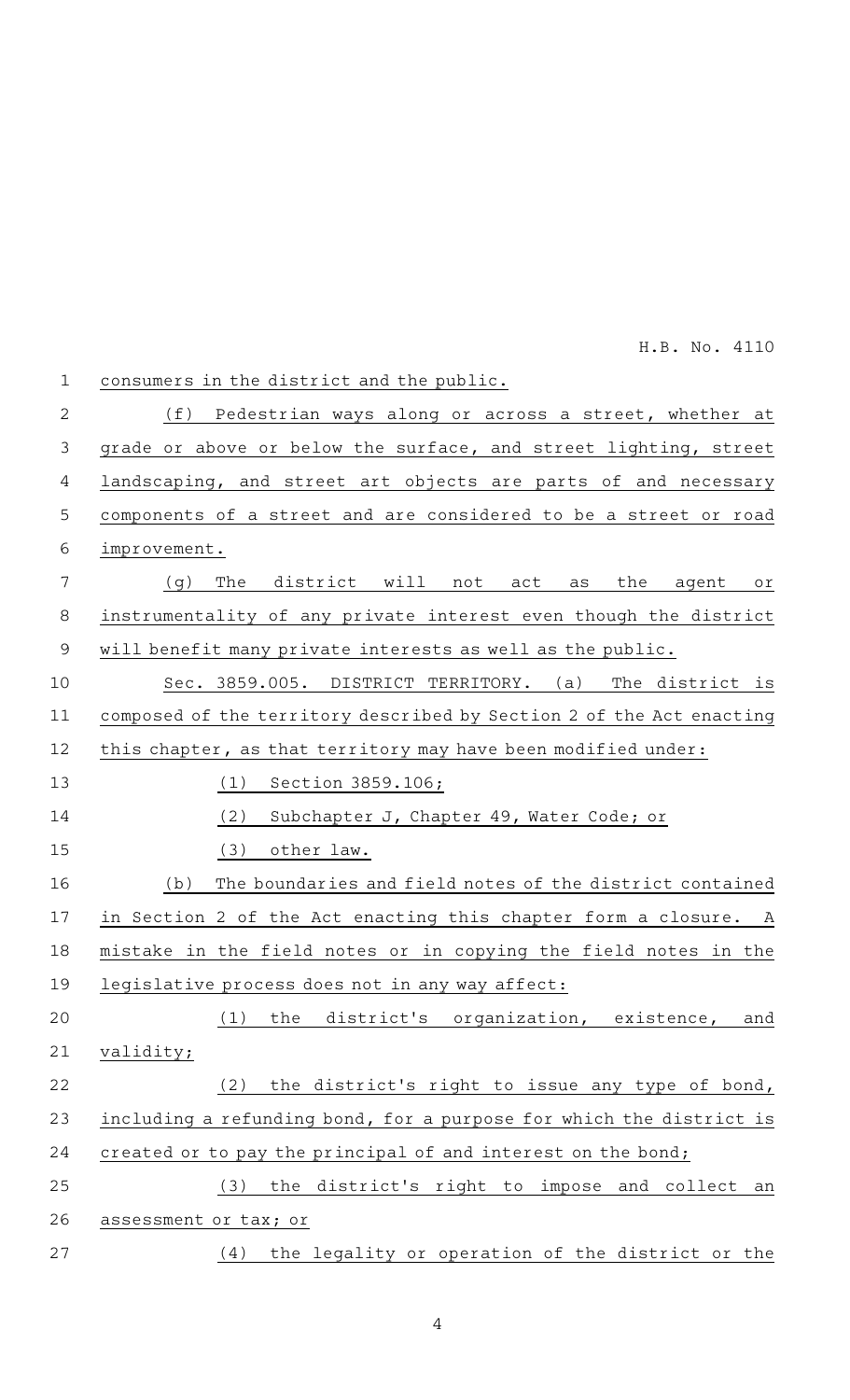board. (c)AAA description of the district 's boundaries shall be filed with the Texas Commission on Environmental Quality. The commission by order may correct a mistake in the description of the district 's boundaries. Sec. 3859.006. TORT LIABILITY. The district is a governmental unit under Chapter 101, Civil Practice and Remedies Code, and the operations of the district are essential government functions and are not proprietary functions for any purpose, including the application of Chapter 101, Civil Practice and Remedies Code. Sec. 3859.007. ELIGIBILITY FOR REINVESTMENT ZONES. All or any part of the area of the district is eligible to be included in a tax increment reinvestment zone created by the City of Houston under Chapter 311, Tax Code. Sec. 3859.008. LIBERAL CONSTRUCTION OF CHAPTER. This chapter shall be liberally construed in conformity with the findings and purposes stated in this chapter. [Sections 3859.009-3859.050 reserved for expansion] SUBCHAPTER B. BOARD OF DIRECTORS Sec. 3859.051. BOARD OF DIRECTORS; TERMS. (a) The district is governed by a board of 11 directors who serve staggered terms of four years with five or six directors' terms expiring June 1 of each odd-numbered year. (b) The board by resolution may increase or decrease the number of directors on the board, but only if a majority of the board finds that it is in the best interest of the district to do so. 1 2 3 4 5 6 7 8 9 10 11 12 13 14 15 16 17 18 19 20 21 22 23 24 25 26 27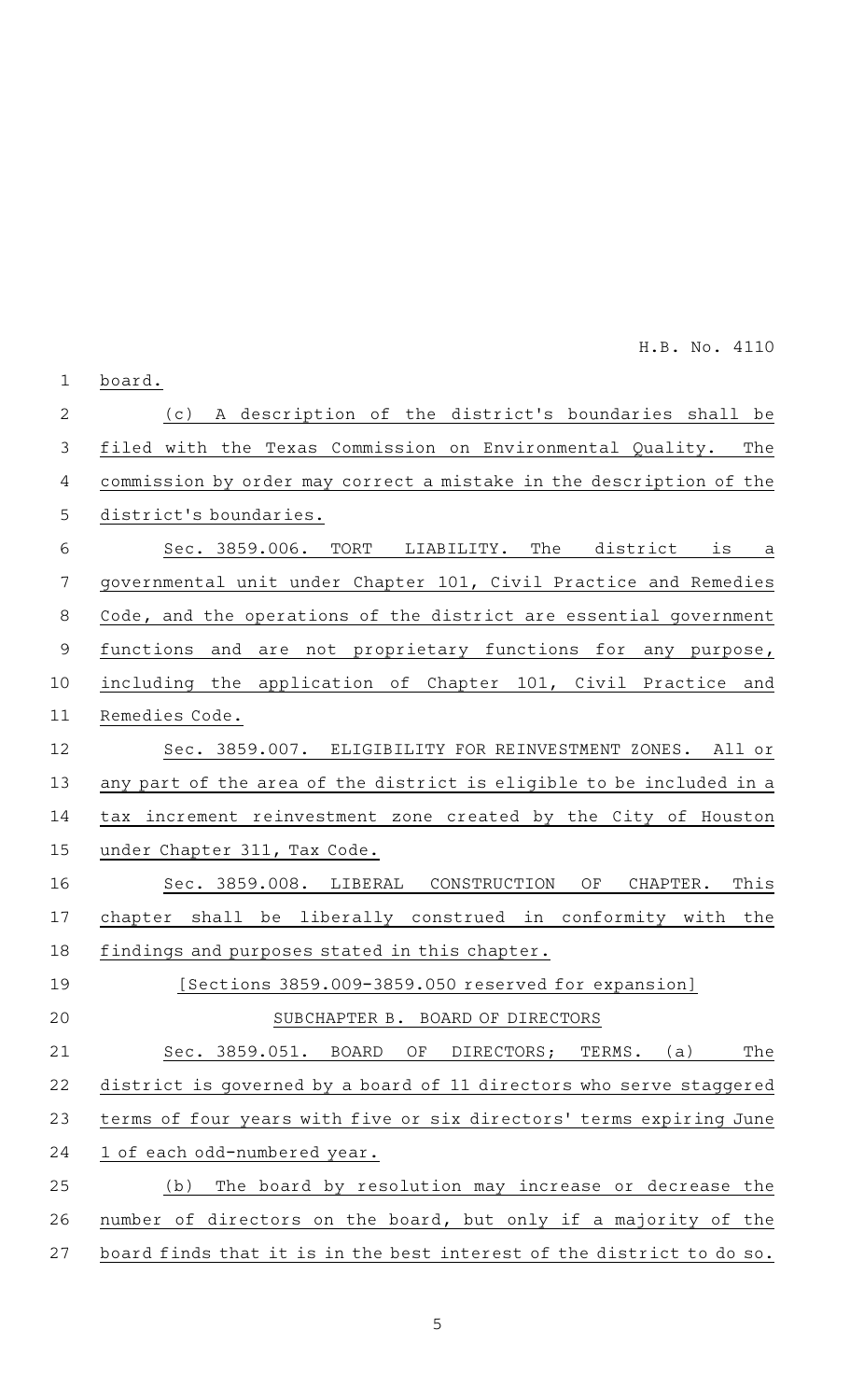| $\mathbf{1}$   | The board may not:                      |                                                                      |
|----------------|-----------------------------------------|----------------------------------------------------------------------|
| 2              | (1)                                     | increase the number of directors to more than 15;                    |
| $\mathfrak{Z}$ | Оľ                                      |                                                                      |
| 4              | (2)                                     | decrease the number of directors to fewer than                       |
| 5              | five.                                   |                                                                      |
| 6              | (c)                                     | Sections 49.053, 49.054, 49.056, 49.057, 49.058, and                 |
| 7              | 49.060, Water Code, apply to the board. |                                                                      |
| 8              | (d)                                     | Subchapter D, Chapter 375, Local Government Code,                    |
| $\mathsf 9$    |                                         | applies to the board to the extent that subchapter does not conflict |
| 10             | with this chapter.                      |                                                                      |
| 11             | Sec. 3859.052. APPOINTMENT              | ΟF<br><b>DIRECTORS</b><br>ON<br>INCREASE<br>ΙN                       |
| 12             |                                         | BOARD SIZE. If the board increases the number of directors under     |
| 13             |                                         | Section 3859.051, the board shall appoint qualified persons to fill  |
| 14             |                                         | the new director positions and shall provide for staggering the      |
| 15             |                                         | terms of the directors serving in the new positions. On expiration   |
| 16             |                                         | of the term of a director appointed under this section, a succeeding |
| 17             |                                         | director shall be appointed and qualified as provided by Subchapter  |
| 18             | D, Chapter 375, Local Government Code.  |                                                                      |
| 19             |                                         | Sec. 3859.053. INITIAL DIRECTORS. (a) The initial board              |
| 20             | consists of:                            |                                                                      |
| 21             | Pos. No.                                | Name of Director                                                     |
| 22             | $\overline{\mathbf{1}}$                 | Danny Perkins                                                        |
| 23             | $\overline{2}$                          | Helen Bonsall                                                        |
| 24             | $\overline{3}$                          | George Yeiter                                                        |
| 25             | $\overline{4}$                          | Sue DeHaven                                                          |
| 26             | $\overline{5}$                          | Ann Collum                                                           |
| 27             | $\underline{6}$                         | Mary Case                                                            |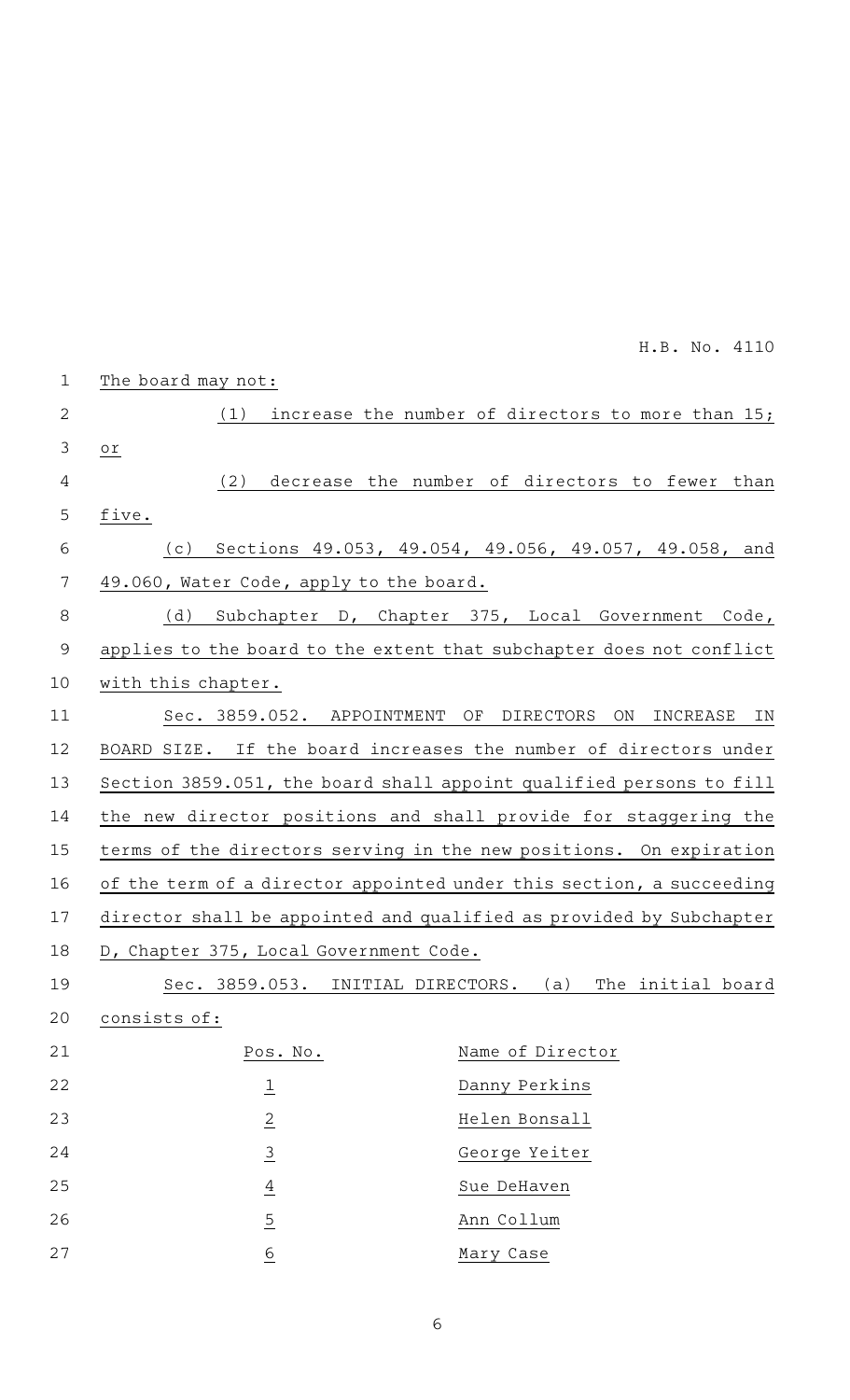| $\mathbf{1}$ | $\frac{7}{1}$                                                       | Marjorie Evans                                   |
|--------------|---------------------------------------------------------------------|--------------------------------------------------|
| $\mathbf{2}$ | $\overline{8}$                                                      | Joann Lemon                                      |
| 3            | $\overline{9}$                                                      | Darryl Bailey                                    |
| 4            | 10                                                                  | Sushma Jasti                                     |
| 5            | 11                                                                  | Edwin Lowe                                       |
| 6            | Оf<br>(b)<br>the                                                    | initial directors, the terms of directors        |
| 7            | appointed for positions 1 through 6 expire June 1, 2011, and the    |                                                  |
| 8            | terms of directors appointed for positions 7 through 11 expire June |                                                  |
| 9            | 1,2009.                                                             |                                                  |
| 10           | (c)                                                                 | Section 3859.051 does not apply to this section. |
| 11           | (d)<br>This section expires September 1, 2011.                      |                                                  |
| 12           | [Sections 3859.054-3859.100 reserved for expansion]                 |                                                  |
| 13           | SUBCHAPTER C. POWERS AND DUTIES                                     |                                                  |
| 14           | Sec. 3859.101. DISTRICT POWERS. The district has:                   |                                                  |
| 15           | (1)                                                                 | all powers necessary to accomplish the purposes  |
| 16           | for which the district was created;                                 |                                                  |
| 17           | (2)                                                                 | the rights, powers, privileges, authority, and   |
| 18           | functions of a district created under Chapter 375, Local Government |                                                  |
| 19           | Code;                                                               |                                                  |
| 20           | (3)                                                                 | the powers, duties, and contracting authority    |
| 21           | specified by Subchapters H and I, Chapter 49, Water Code;           |                                                  |
| 22           | (4)                                                                 | the powers given to a corporation under Section  |
| 23           | 4B, Development Corporation Act of 1979 (Article 5190.6, Vernon's   |                                                  |
| 24           | Texas Civil Statutes), including the power to own, operate,         |                                                  |
| 25           | acquire, construct, lease, improve, and maintain the projects       |                                                  |
| 26           | described by that section; and                                      |                                                  |
| 27           |                                                                     | (5) the powers of a housing finance corporation  |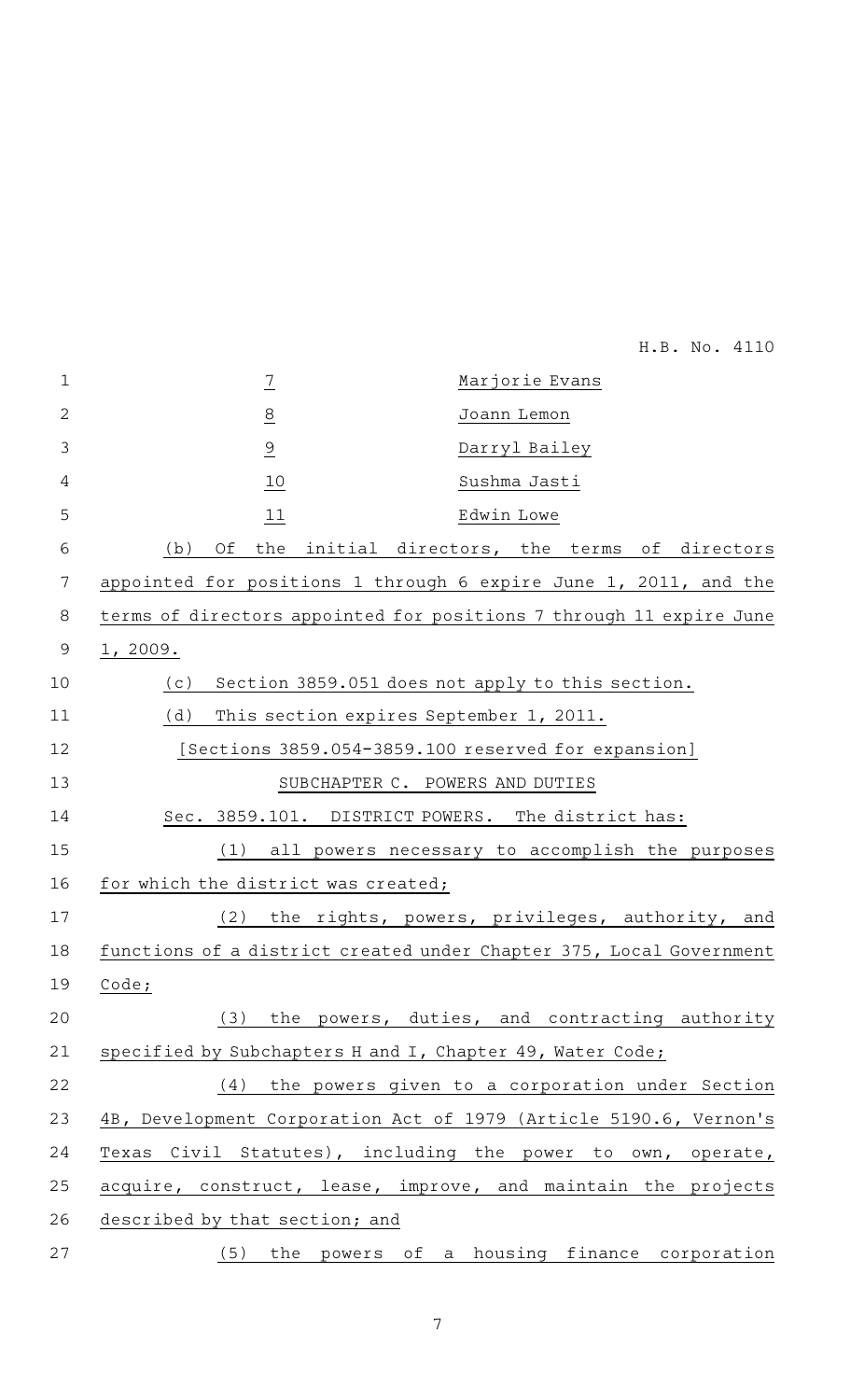| $\mathbf{1}$   | created under Chapter 394, Local Government Code.                    |
|----------------|----------------------------------------------------------------------|
| $\overline{2}$ | Sec. 3859.102. NONPROFIT CORPORATION. (a)<br>The board by            |
| 3              | resolution may authorize the creation of a nonprofit corporation to  |
| $\overline{4}$ | assist and act for the district in implementing a project or         |
| 5              | providing a service authorized by this chapter.                      |
| 6              | (b)<br>The nonprofit corporation:                                    |
| 7              | (1)<br>has each power of and is considered for purposes of           |
| 8              | this chapter to be a local government corporation created under      |
| $\mathsf 9$    | Chapter 431, Transportation Code; and                                |
| 10             | may implement any project and provide any service<br>(2)             |
| 11             | authorized by this chapter.                                          |
| 12             | The board shall appoint the board of directors of the<br>( C )       |
| 13             | nonprofit corporation. The board of directors of the nonprofit       |
| 14             | corporation shall serve in the same manner as, for the same term as, |
| 15             | and on the same conditions as the board of directors of a local      |
| 16             | government corporation created under Chapter 431, Transportation     |
| 17             | Code.                                                                |
| 18             | Sec. 3859.103. ELECTIONS. (a) District elections must be             |
| 19             | held in the manner provided by Subchapter L, Chapter 375, Local      |
| 20             | Government Code.                                                     |
| 21             | The board may submit multiple purposes in a single<br>(b)            |
| 22             | proposition at an election.                                          |
| 23             | Sec. 3859.104. CONTRACT FOR LAW ENFORCEMENT AND SECURITY             |
| 24             | The district may contract with:<br>SERVICES.                         |
| 25             | Harris County or the City of Houston for the county<br>(1)           |
| 26             | or city to provide law enforcement and security services for a fee;  |
| 27             | and                                                                  |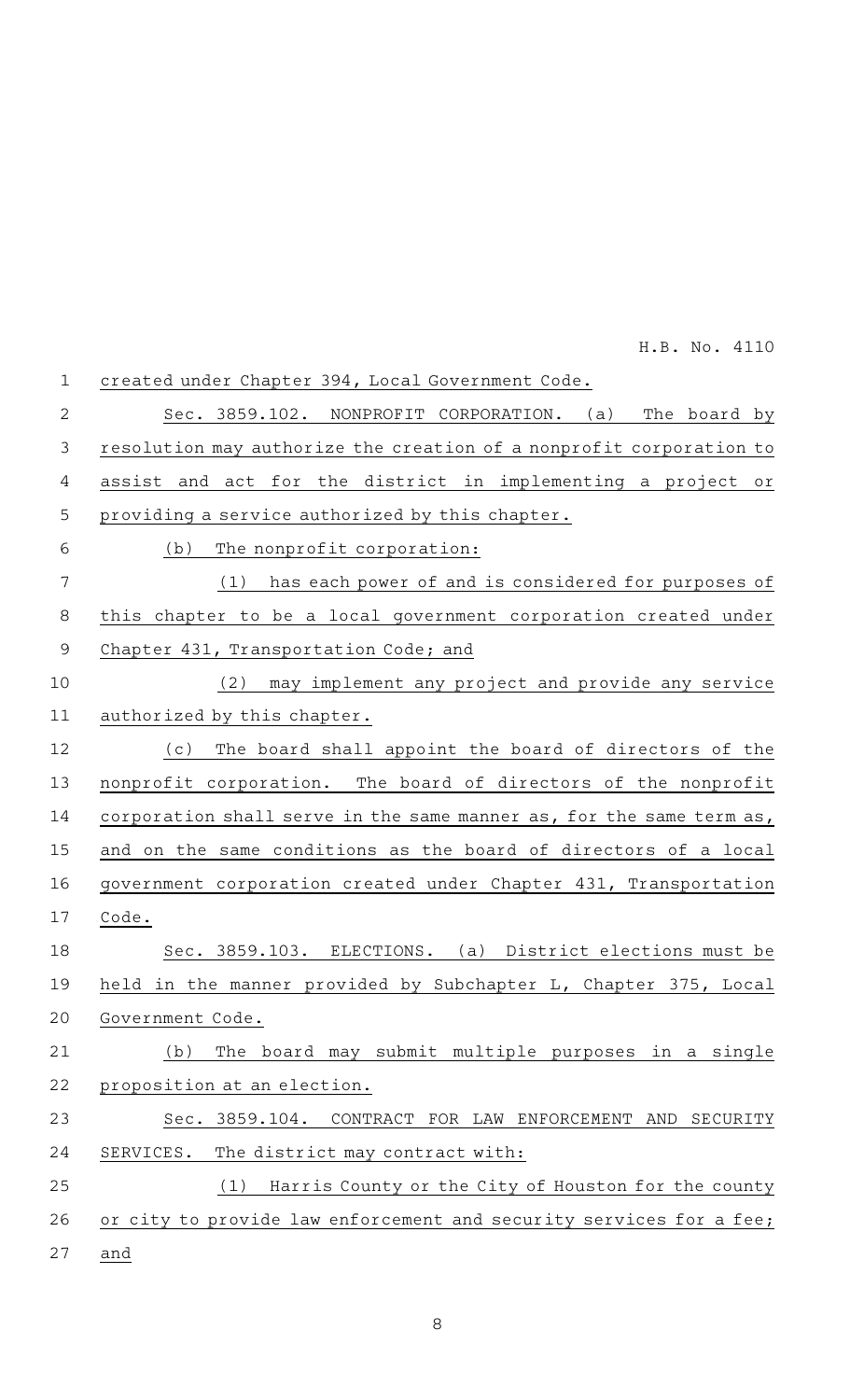|                | H.B. No. 4110                                                          |
|----------------|------------------------------------------------------------------------|
| $\mathbf 1$    | a private entity for the private entity to provide<br>(2)              |
| $\mathbf{2}$   | supplemental security services.                                        |
| 3              | Sec. 3859.105. ECONOMIC DEVELOPMENT PROGRAMS<br>OTHER<br>AND           |
| 4              | POWERS RELATED TO PLANNING AND DEVELOPMENT. (a)<br>The district may    |
| 5              | establish and provide for the administration of<br>one or more         |
| 6              | programs to promote state or local economic development and to         |
| 7              | stimulate business and commercial activity in the district,            |
| $\,8\,$        | including programs to:                                                 |
| $\overline{9}$ | (1) make loans and grants of public money, including                   |
| 10             | bond proceeds; and                                                     |
| 11             | provide district personnel and services.<br>(2)                        |
| 12             | The district has all of the powers of a municipality<br>(b)            |
| 13             | under Chapter 380, Local Government Code.                              |
| 14             | The district is eligible to receive a grant from a<br>(c)              |
| 15             | municipality under Chapter 380, Local Government Code.                 |
| 16             | Sec. 3859.106. ANNEXATION OR EXCLUSION OF TERRITORY.<br>The            |
| 17             | district may annex or exclude land from the district in the manner     |
| 18             | provided by Subchapter C, Chapter 375, Local Government Code.          |
| 19             | Sec. 3859.107. NO EMINENT DOMAIN POWER. The district may               |
| 20             | not exercise the power of eminent domain.                              |
| 21             | [Sections 3859.108-3859.150 reserved for expansion]                    |
| 22             | SUBCHAPTER D. PUBLIC TRANSIT SYSTEM AND PARKING FACILITIES             |
| 23             | Sec. 3859.151. PUBLIC TRANSIT SYSTEM; PETITION REQUIRED.               |
| 24             | The district may acquire, lease as lessor or lessee, construct,<br>(a) |
| 25             | develop, own, operate, and maintain a public transit system to         |
| 26             | serve the area within the boundaries of the district.                  |
| 27             | Before the district may act under Subsection (a), a<br>(b)             |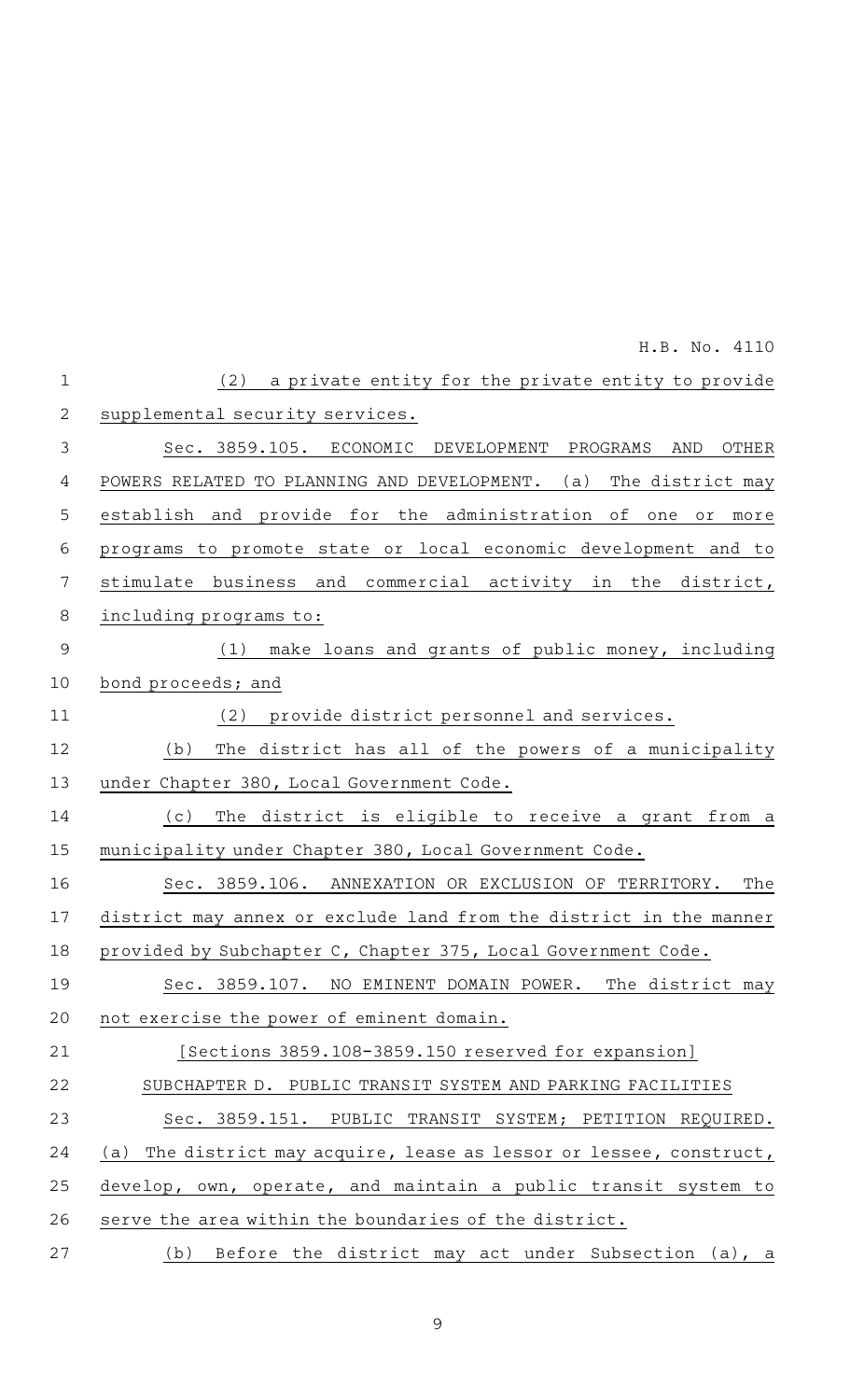petition must be filed with the district requesting the action with regard to a public transit system. The petition must be signed by owners of property representing a majority of either the total assessed value or the area of the real property in the district that abuts the right-of-way in which the public transit system is proposed to be located. The determination of a majority is based on the property owners along the entire right-of-way of the proposed transit project and may not be calculated on a block-by-block basis. Sec. 3859.152. PARKING FACILITIES AUTHORIZED; OPERATION BY PRIVATE ENTITY; TAX EXEMPTION. (a) The district may acquire, lease as lessor or lessee, construct, develop, own, operate, and maintain parking facilities, including: (1) lots, garages, parking terminals, or other structures or accommodations for the parking of motor vehicles; and (2) equipment, entrances, exits, fencing, and other accessories necessary for safety and convenience in the parking of vehicles. (b) A parking facility of the district must be either leased to or operated on behalf of the district by a private entity or an entity other than the district. The district 's parking facilities are a program authorized by the legislature under Section 52-a, Article III, Texas Constitution, and accomplish a public purpose under that section even if leased or operated by a private entity for a term of years. (c) The district's public parking facilities and any lease to a private entity are exempt from the payment of ad valorem taxes 1 2 3 4 5 6 7 8 9 10 11 12 13 14 15 16 17 18 19 20 21 22 23 24 25 26 27 H.B. No. 4110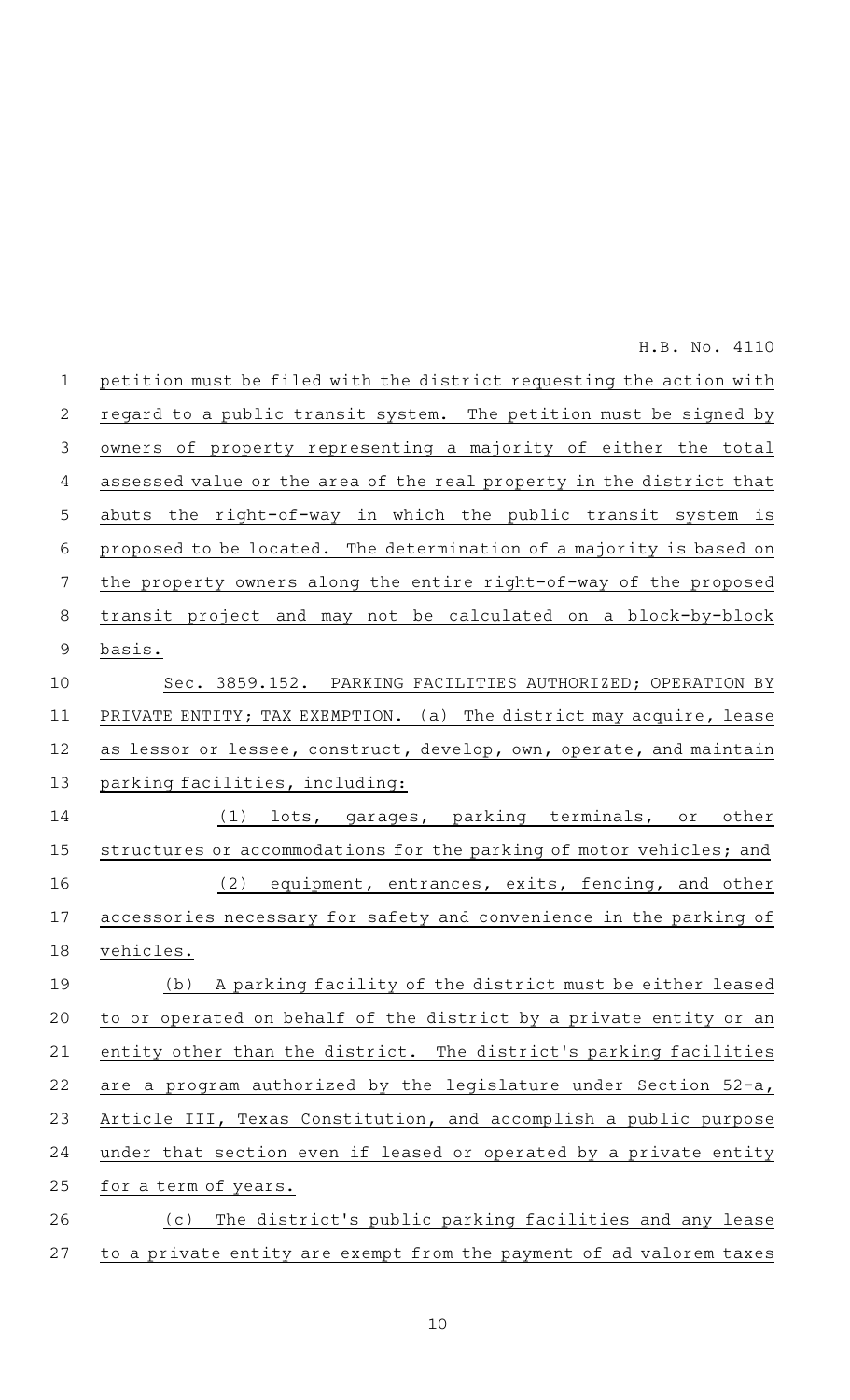| $\mathbf 1$    | and state and local sales and use taxes.                             |
|----------------|----------------------------------------------------------------------|
| $\overline{2}$ | Sec. 3859.153. RULES.<br>The district<br>may adopt rules             |
| $\mathfrak{Z}$ | covering its public transit system or its public parking facilities  |
| 4              | except that a rule relating to or affecting the use of the public    |
| 5              | right-of-way or a requirement for off-street parking is subject to   |
| 6              | all applicable municipal charter, code, or ordinance requirements.   |
| 7              | Sec. 3859.154. FINANCING<br>ΟF<br>PUBLIC<br>TRANSIT<br>SYSTEM<br>OR  |
| 8              | PARKING FACILITIES. (a) The district may use any of its resources,   |
| $\mathsf 9$    | including revenue, assessments, taxes, and grant or contract         |
| 10             | proceeds, to pay the cost of acquiring and operating a public        |
| 11             | transit system or public parking facilities.                         |
| 12             | The district may set and impose fees, charges, or tolls<br>(b)       |
| 13             | for the use of the public transit system or the public parking       |
| 14             | facilities and may issue bonds or notes to finance the cost of these |
| 15             | facilities.                                                          |
| 16             | (c) Except as provided by Section 3859.151, if the district          |
| 17             | pays for or finances the cost of acquiring or operating a public     |
| 18             | transit system or public parking facilities with resources other     |
| 19             | than assessments, a petition of property owners or a public hearing  |
| 20             | is not required.                                                     |
| 21             | Sec. 3859.155. PAYMENT IN LIEU OF TAXES TO OTHER TAXING              |
| 22             | If the district's acquisition of property for a parking<br>UNIT.     |
| 23             | facility that is leased to or operated by a private entity results   |
| 24             | in the removal from a taxing unit's tax rolls of real property       |
| 25             | otherwise subject to ad valorem taxation, the district shall pay to  |
| 26             | the taxing unit in which the property is located, on or before       |
| 27             | January 1 of each year, as a payment in lieu of taxes, an amount     |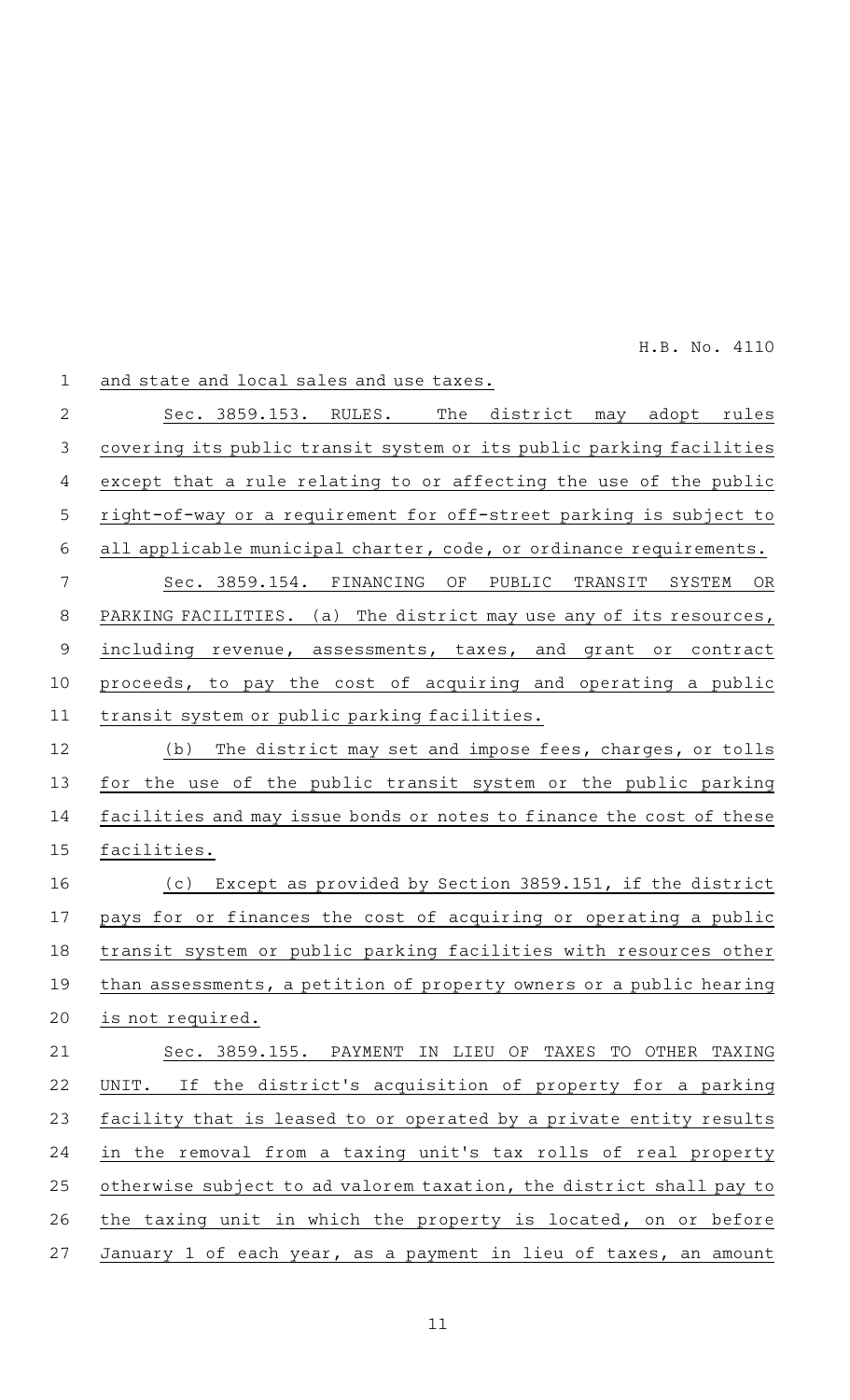|                | H.B. No. 4110                                                        |
|----------------|----------------------------------------------------------------------|
| $\mathbf 1$    | equal to the ad valorem taxes that otherwise would have been imposed |
| $\overline{2}$ | for the preceding tax year on that real property by the taxing unit, |
| $\mathfrak{Z}$ | without including the value of any improvements constructed on the   |
| 4              | property.                                                            |
| 5              | [Sections 3859.156-3859.200 reserved for expansion]                  |
| 6              | SUBCHAPTER E. FINANCIAL PROVISIONS                                   |
| 7              | Sec. 3859.201. AUTHORITY TO IMPOSE ASSESSMENTS, AD VALOREM           |
| 8              | TAXES, AND IMPACT FEES. The district may impose, assess, charge, or  |
| $\mathsf 9$    | collect an assessment, an ad valorem tax, an impact fee, or another  |
| 10             | fee in accordance with Chapter 49, Water Code, for a purpose         |
| 11             | specified by Chapter 375, Local Government Code, or as needed to     |
| 12             | exercise a power or function or to accomplish a purpose or duty for  |
| 13             | which the district was created.                                      |
| 14             | Sec. 3859.202. MAINTENANCE TAX. (a) If authorized at an              |
| 15             | election held in accordance with Section 3859.103, the district may  |
| 16             | impose an annual ad valorem tax on taxable property in the district  |
| 17             | to maintain, restore, replace, or operate the district and           |
| 18             | improvements that the district constructs or acquires or the         |
| 19             | district's facilities, works, or services.                           |
| 20             | (b)<br>The board shall determine the tax rate.                       |
| 21             | Sec. 3859.203.<br>ASSESSMENT<br>ΙN<br>PART<br>ΟF<br>DISTRICT.<br>An  |
| 22             | assessment may be imposed on only a part of the district if only     |
| 23             | that part will benefit from the service or improvement.              |
| 24             | Sec. 3859.204. PETITION REQUIRED FOR ASSESSMENT<br>AND<br>FOR        |
| 25             | FINANCING SERVICES AND IMPROVEMENTS.<br>(a) The board may not impose |
| 26             | an assessment or finance a service or improvement project under      |
| 27             | this chapter unless a written petition requesting the improvement    |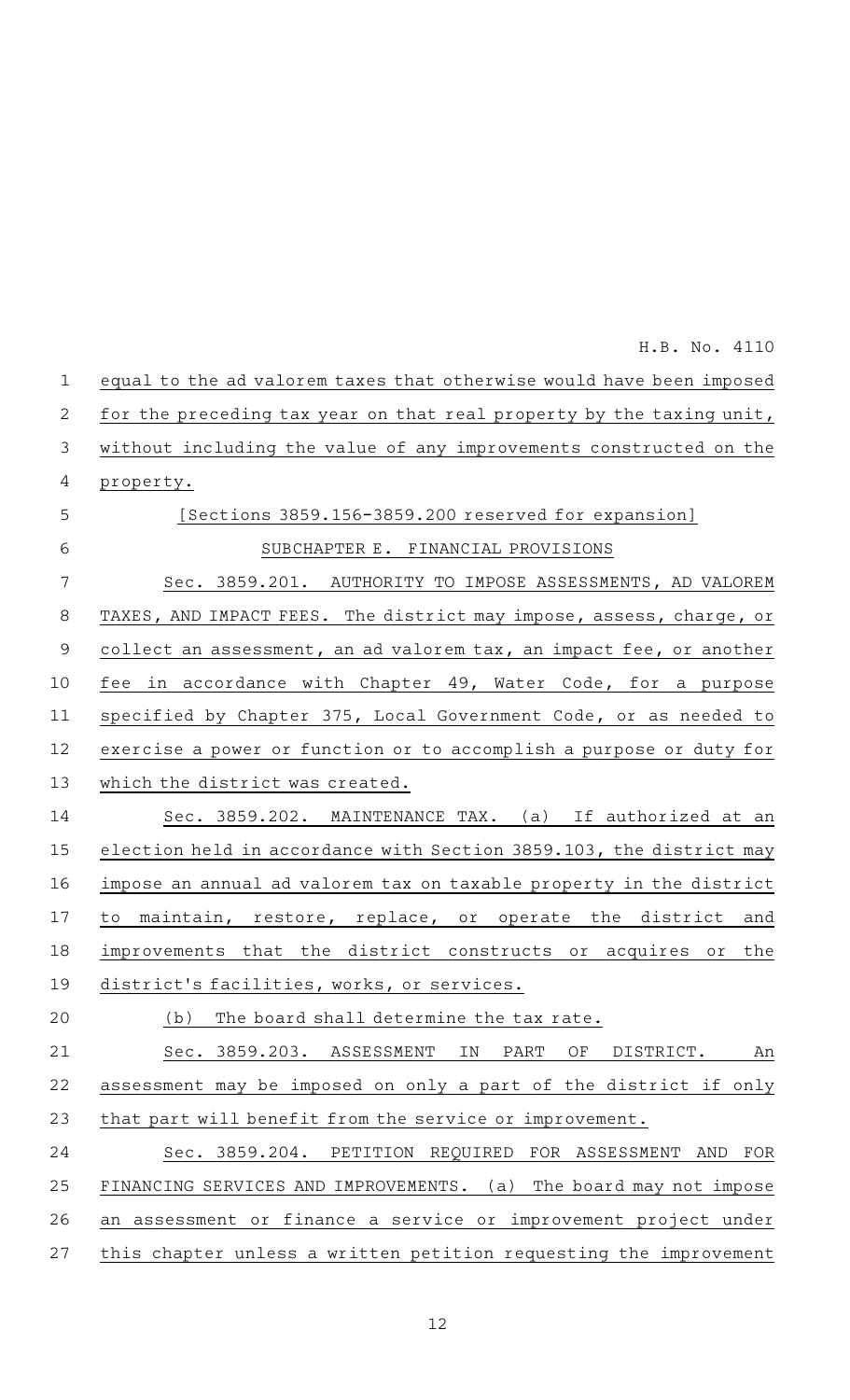| $\mathbf 1$    | or service has been filed with the board.                                    |
|----------------|------------------------------------------------------------------------------|
| $\overline{2}$ | The petition must be signed by:<br>(b)                                       |
| 3              | the owners of a majority of the assessed value of<br>(1)                     |
| 4              | real property in the district or in the area of the district that            |
| 5              | will be subject to the assessment as determined by the most recent           |
| 6              | certified tax appraisal roll for Harris County; or                           |
| 7              | at least 25 persons who own real property in the<br>(2)                      |
| 8              | district or the area of the district that will be subject to the             |
| $\mathsf 9$    | assessment, if more than 25 persons own real property in the                 |
| 10             | that will be subject<br>district<br>to the<br>or<br>area<br>assessment<br>as |
| 11             | determined by the most recent certified tax appraisal roll for               |
| 12             | Harris County.                                                               |
| 13             | Sec. 3859.205. ASSESSMENTS CONSIDERED TAXES. For purposes                    |
| 14             | of a title insurance policy issued under Title 11, Insurance Code,           |
| 15             | an assessment is a tax.                                                      |
| 16             | Sec. 3859.206. LIENS FOR ASSESSMENTS; SUITS<br>TO<br>RECOVER                 |
| 17             | ASSESSMENTS. (a) An assessment imposed on property under this                |
| 18             | chapter is a personal obligation of the person who owns the property         |
| 19             | on January 1 of the year for which the assessment is imposed. If the         |
| 20             | person transfers title to the property, the person is not relieved           |
| 21             | of the obligation.                                                           |
| 22             | On January 1 of the year for which an assessment is<br>(b)                   |
| 23             | imposed on a property, a lien attaches to the property to secure the         |
| 24             | payment of<br>the assessment and any interest accrued on<br>the              |
| 25             | The lien has the same priority as a lien for district<br>assessment.         |
| 26             | taxes.                                                                       |
| 27             | Not later than the fourth anniversary of the date on<br>(c)                  |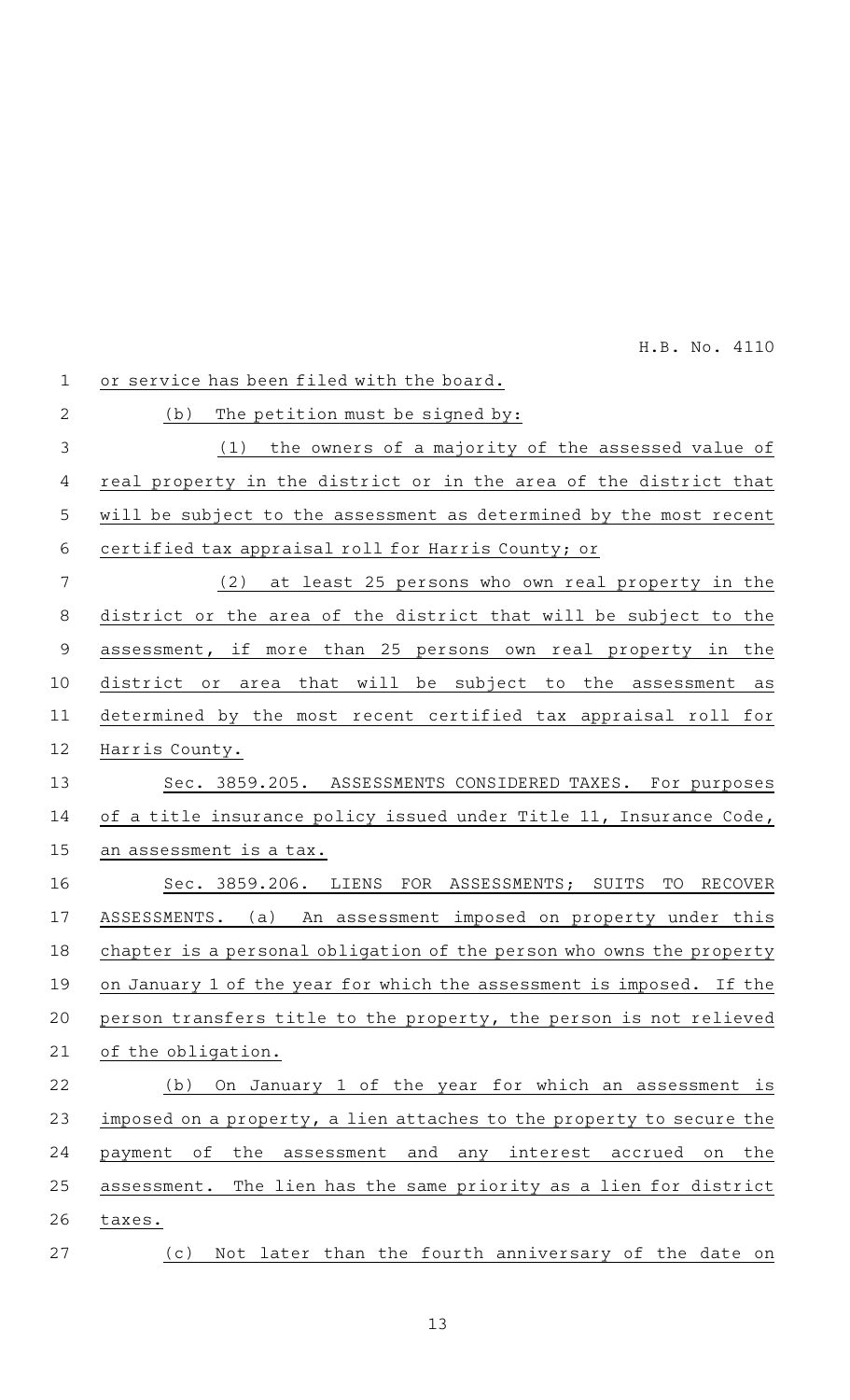| $\mathbf{1}$   | which a delinquent assessment became due, the district may file            |
|----------------|----------------------------------------------------------------------------|
| 2              | suit to foreclose the lien or to enforce the obligation for the            |
| 3              | assessment, or both, and for any interest accrued.                         |
| 4              | In addition to recovering the amount of the assessment<br>(d)              |
| 5              | any accrued interest, the district may recover reasonable<br>and           |
| 6              | costs, including attorney's fees, that the district incurs<br>in           |
| 7              | foreclosing the lien or enforcing the obligation. The costs may not        |
| 8              | exceed an amount equal to 20 percent of the assessment and interest.       |
| $\overline{9}$ | If the district does not file a suit in connection with a<br>(e)           |
| 10             | delinquent assessment on or before the last date on which the              |
| 11             | district may file suit under Subsection (c), the assessment and any        |
| 12             | interest accrued is considered paid.                                       |
| 13             | Sec. 3859.207. PROPERTY OF CERTAIN UTILITIES EXEMPT<br>FROM                |
| 14             | ASSESSMENT AND IMPACT FEES. The district may not impose an impact          |
| 15             | the property, including equipment<br>fee<br>assessment<br>Оľ<br>on<br>or   |
| 16             | facilities, of:                                                            |
| 17             | an electric utility as defined by Section 31.002,<br>(1)                   |
| 18             | Utilities Code;                                                            |
| 19             | (2) a gas utility as defined by Section 101.003 or                         |
| 20             | 121.001, Utilities Code;                                                   |
| 21             | (3)<br>a telecommunications provider as<br>defined<br>by                   |
| 22             | Section 51.002, Utilities Code; or                                         |
| 23             | a cable operator as defined by 47 U.S.C. Section<br>(4)                    |
| 24             | 522.                                                                       |
| 25             | Sec. 3859.208. USE OF ELECTRICAL OR OPTICAL LINES.<br>The<br>(a)           |
| 26             | district may impose an assessment to pay the cost of:                      |
| 27             | burying<br>removing electrical<br>lines,<br>(1)<br>O <sub>T</sub><br>power |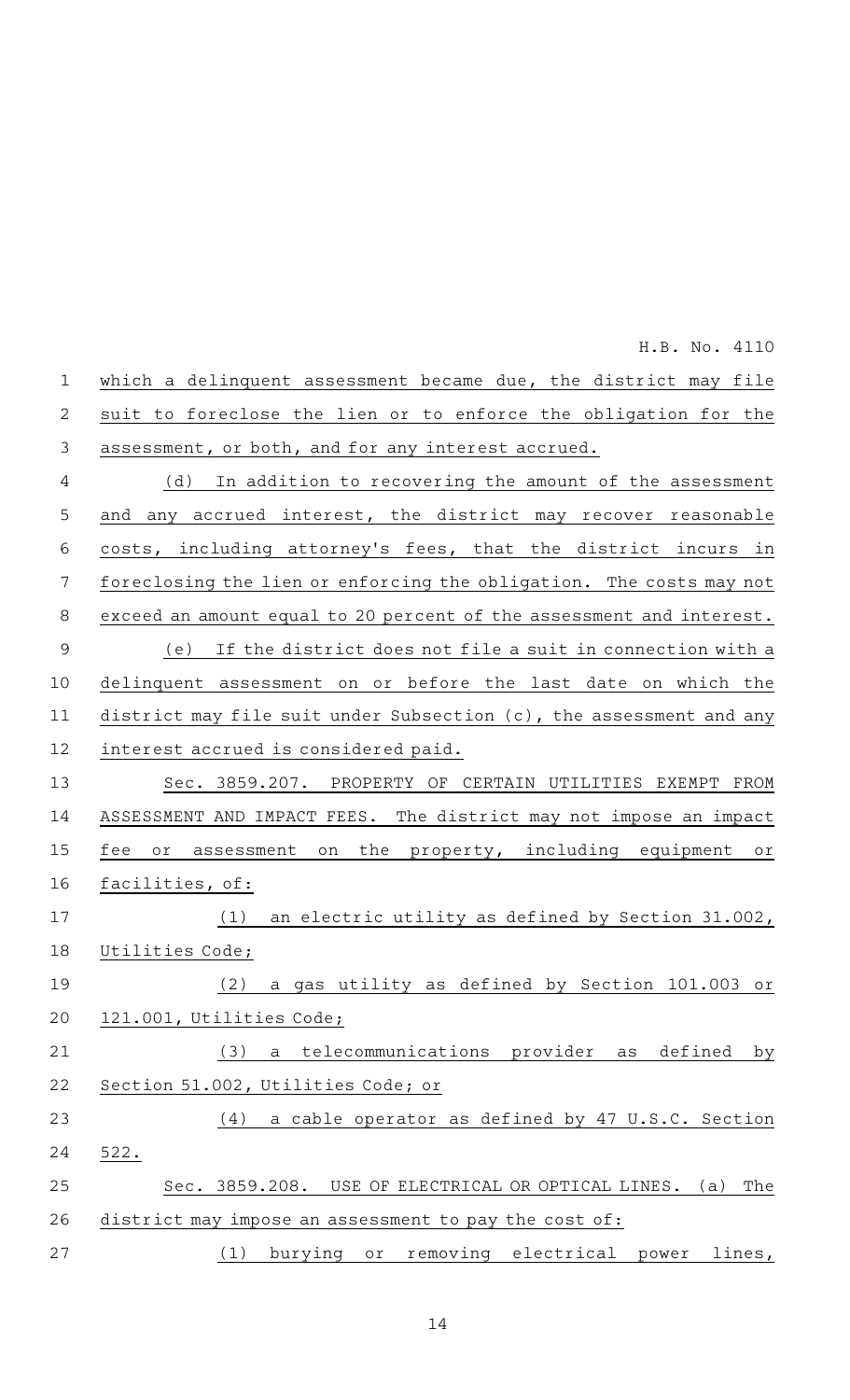|                | H.B. No. 4110                                                           |
|----------------|-------------------------------------------------------------------------|
| $\mathbf 1$    | telephone lines, cable or fiber optic lines, or any other type of       |
| 2              | electrical or optical line;                                             |
| $\mathfrak{Z}$ | removing poles and any elevated lines using the<br>(2)                  |
| 4              | poles; and                                                              |
| 5              | reconnecting the lines described by Subdivision<br>(3)                  |
| 6              | (2) to the buildings or other improvements to which the lines were      |
| 7              | connected.                                                              |
| $\,8\,$        | The district may acquire, operate, or charge fees for<br>(b)            |
| $\overline{9}$ | the use of the district conduits for:                                   |
| 10             | (1)<br>another person's:                                                |
| 11             | telecommunications network;<br>(A)                                      |
| 12             | fiber-optic cable; or<br>(B)                                            |
| 13             | electronic transmission line; or<br>(C)                                 |
| 14             | any other type of transmission line or supporting<br>(2)                |
| 15             | facility.                                                               |
| 16             | The district may not require a person to use a district<br>(c)          |
| 17             | conduit.                                                                |
| 18             | Sec. 3859.209. DEBT. The district may issue bonds, notes,               |
| 19             | or other debt obligations in accordance with Subchapters I and J,       |
| 20             | Chapter 375, Local Government Code, for a purpose specified by that     |
| 21             | or as required to exercise a power or function or<br>chapter<br>to      |
| 22             | accomplish a purpose or duty for which the district was created.        |
| 23             | [Sections 3859.210-3859.250 reserved for expansion]                     |
| 24             | SUBCHAPTER F. DISSOLUTION                                               |
| 25             | Sec. 3859.251.<br>DISSOLUTION<br>OF<br>DISTRICT<br>WITH<br>OUTSTANDING  |
| 26             | The district may be dissolved as provided by Subchapter<br>DEBT.<br>(a) |
| 27             | M, Chapter 375, Local Government Code, except that Section 375.264,     |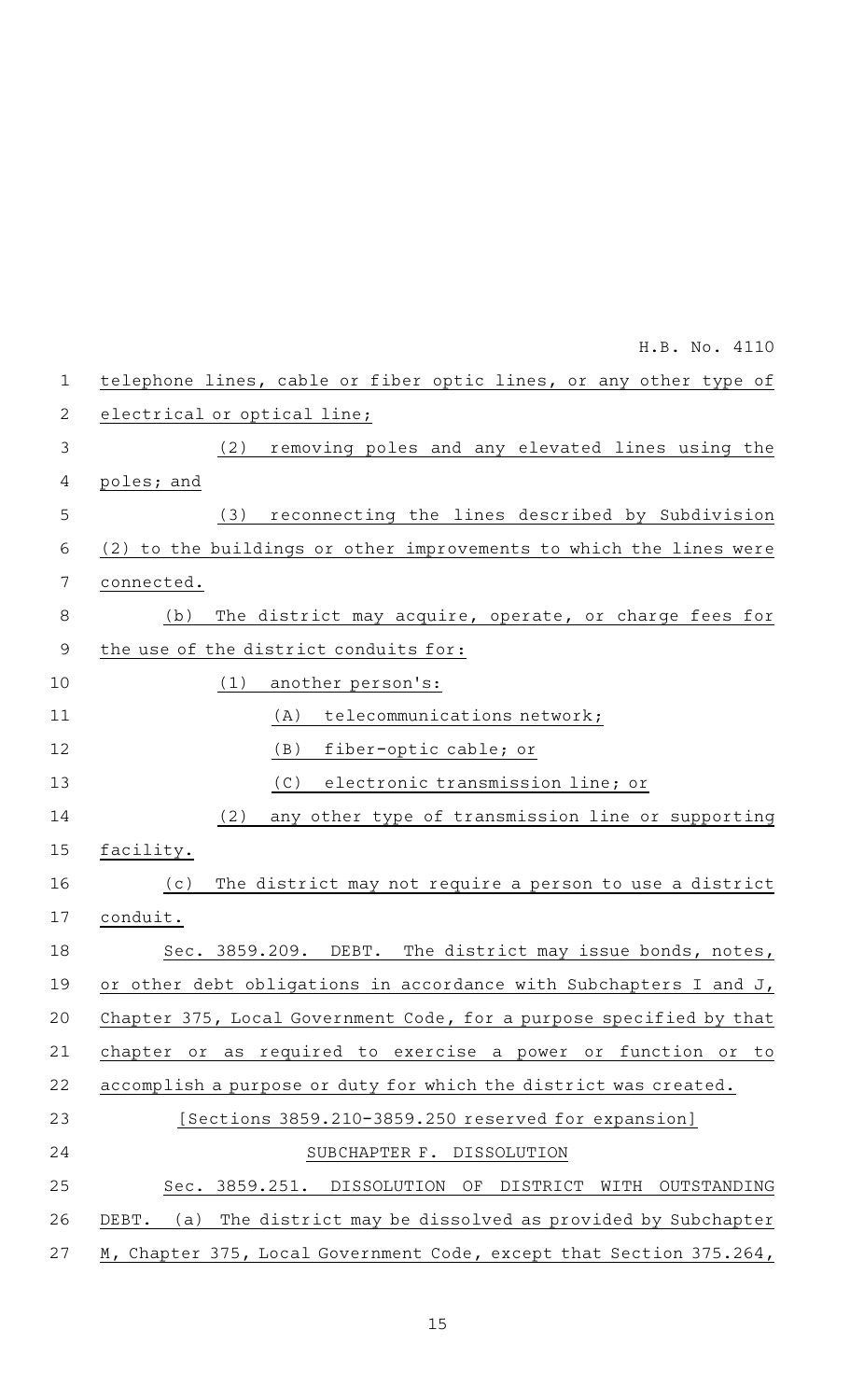| $\mathbf 1$ | Local Government Code, does not apply to the district.               |
|-------------|----------------------------------------------------------------------|
| 2           | If the district has debt when it is dissolved, the<br>(b)            |
| 3           | district shall remain in existence solely for the purpose of         |
| 4           | discharging its bonds or other obligations according to their        |
| 5           | terms.                                                               |
| 6           | SECTION 2. BOUNDARIES. As of the effective date of this              |
| 7           | Act, the Harris County Improvement District No. 9 includes all       |
| 8           | territory contained in the following described area:                 |
| 9           | BEGINNING at the intersection of the north boundary of Dixie and the |
| 10          | east right of way line of Interstate 45 South;                       |
| 11          | Then southerly along the east right of way line of Interstate 45     |
| 12          | South to its intersection with the south right of way line of Almeda |
| 13          | Genoa;                                                               |
| 14          | Then westerly along the south right of way line of Almeda Genoa to   |
| 15          | its intersection with the west right of line of Telephone;           |
| 16          | Then southerly along the west right of way line of Telephone to its  |
| 17          | intersection with the south right of way line of Almeda Genoa;       |
| 18          | Then westerly along the south right of way line of Almeda Genoa to   |
| 19          | its intersection with the west right of way line of Mykawa;          |
| 20          | Then northerly along the west right of way line of Mykawa to its     |
| 21          | intersection with the north boundary of Dixie;                       |
| 22          | Then easterly along the north boundary of Dixie to the POINT OF      |
| 23          | BEGINNING.                                                           |
| 24          | SECTION 3. LEGISLATIVE FINDINGS. The legislature finds               |
| 25          | that:                                                                |
| 26          | (1) proper and legal notice of the intention to                      |
| 27          | introduce this Act, setting forth the general substance of this      |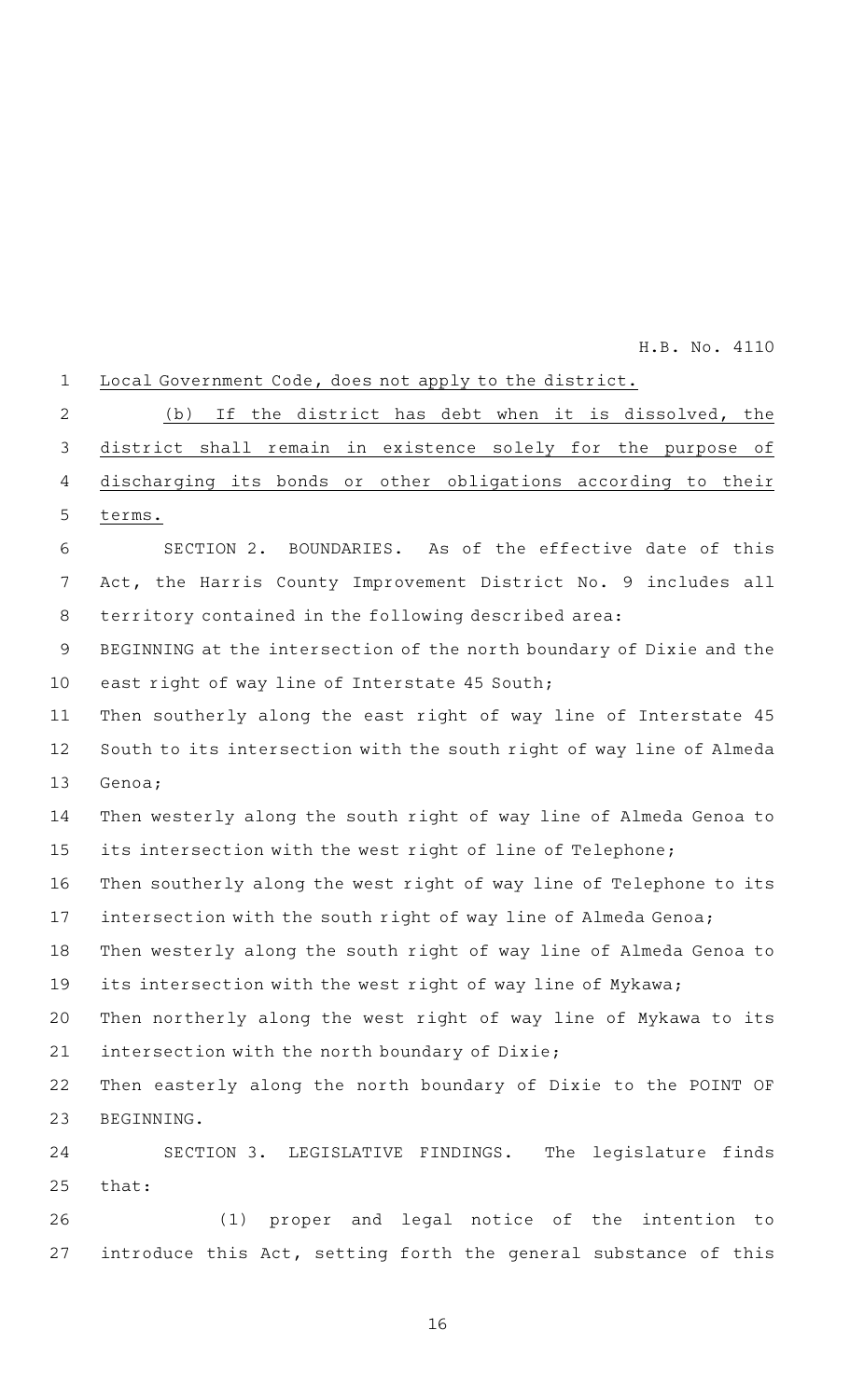Act, has been published as provided by law, and the notice and a copy of this Act have been furnished to all persons, agencies, officials, or entities to which they are required to be furnished by the constitution and laws of this state, including the governor, who has submitted the notice and Act to the Texas Commission on Environmental Quality; 1 2 3 4 5 6

(2) the Texas Commission on Environmental Quality has filed its recommendations relating to this Act with the governor, lieutenant governor, and speaker of the house of representatives within the required time; 7 8 9 10

(3) the general law relating to consent by political subdivisions to the creation of districts with conservation, reclamation, and road powers and the inclusion of land in those districts has been complied with; and 11 12 13 14

(4) all requirements of the constitution and laws of this state and the rules and procedures of the legislature with respect to the notice, introduction, and passage of this Act have been fulfilled and accomplished. 15 16 17 18

SECTION 4. INAPPLICABILITY OF NOTICE LAW. Section 313.006, Government Code, does not apply to this Act. 19 20

SECTION 5. EFFECTIVE DATE. This Act takes effect immediately if it receives a vote of two-thirds of all the members elected to each house, as provided by Section 39, Article III, Texas Constitution. If this Act does not receive the vote necessary for immediate effect, this Act takes effect September 1, 2007. 21 22 23 24 25